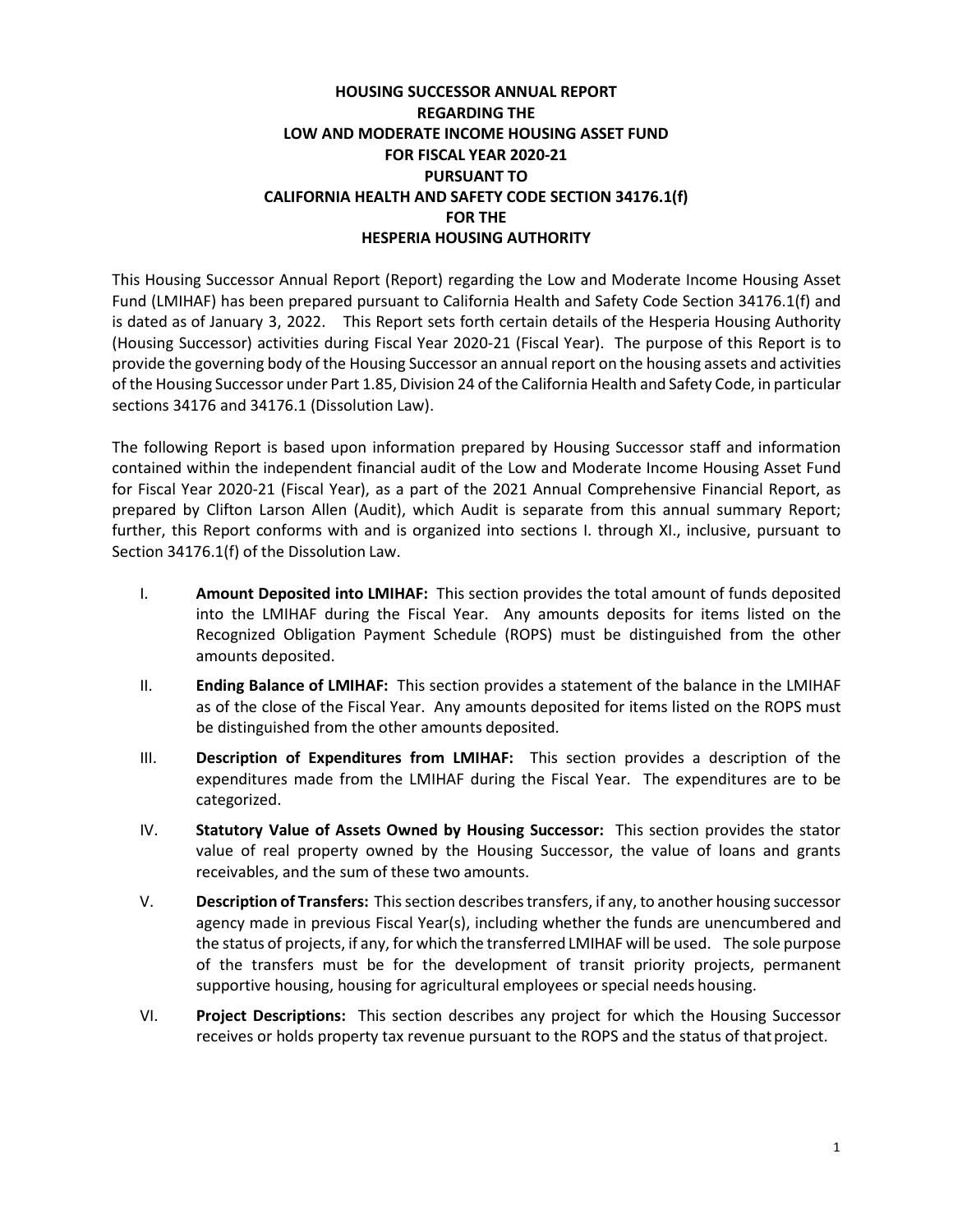- VII. **Status of Compliance with Section 33334.16:** This section provides a status update on compliance with Section 33334.16 for interests in real property acquired by the former redevelopment agency prior to February 1, 2012. For interests in real property acquired on or after February 1, 2012, provide a status update on the project.
- VIII. **Description of Outstanding Obligations under Section 33413:** This section describes the outstanding inclusionary and replacement housing obligations, if any, under Section 33413 that remained outstanding prior to dissolution of the former redevelopment agency as of February 1, 2012 along with the Housing Successor's progress in meeting those prior obligations, if any, of the former redevelopment agency and how the housing Successor's plans to meet unmet obligations, if any.
- IX. **Income Test:** This section provides the information required by Section 34176.1(a)(3)(B), or a description of expenditures by income restriction for five year period, with the time period beginning January 1, 2015 and whether the statutory thresholds have been met.
- X. **Senior Housing Test:** This section provides the percentage of units of deed-restricted rental housing restricted to seniors and assisted individually or jointly by the Housing Successor, its former redevelopment Agency, and its host jurisdiction within the previous 10 years in relation to the aggregate number of units of deeds-restricted rental housing assisted individually or jointly by the housing successor, its former Redevelopment Agency and its host jurisdiction within the same time period. For this Report the ten-year period reviewed is July 1, 2011 to June 30, 2021.
- XI. **Excess Surplus Test:** This section provides the amount of excess surplus in the LMIHAF, if any, and the length of time that the Housing Successor has had excess surplus, and the Housing Successor's plan for eliminating the excess surplus.

This Report and the former redevelopment agency's pre-dissolution Implementation Plans are to be made available to the public on the City's websit[e www.cityofhesperia.us](http://www.cityofhesperia.us/).

# **I. AMOUNT DEPOSITED INTO LMIHAF**

A total of \$129,743 was deposited into the LMIHAF during the Fiscal Year. Of the total funds deposited into the LMIHAF, a total of \$0 was held for items listed on the ROPS.

# **II. ENDING BALANCE OF LMIHAF**

At the close of the Fiscal Year, the ending balance in the LMIHAF was \$10,372,805 of which \$0 is held for items listed on the ROPS.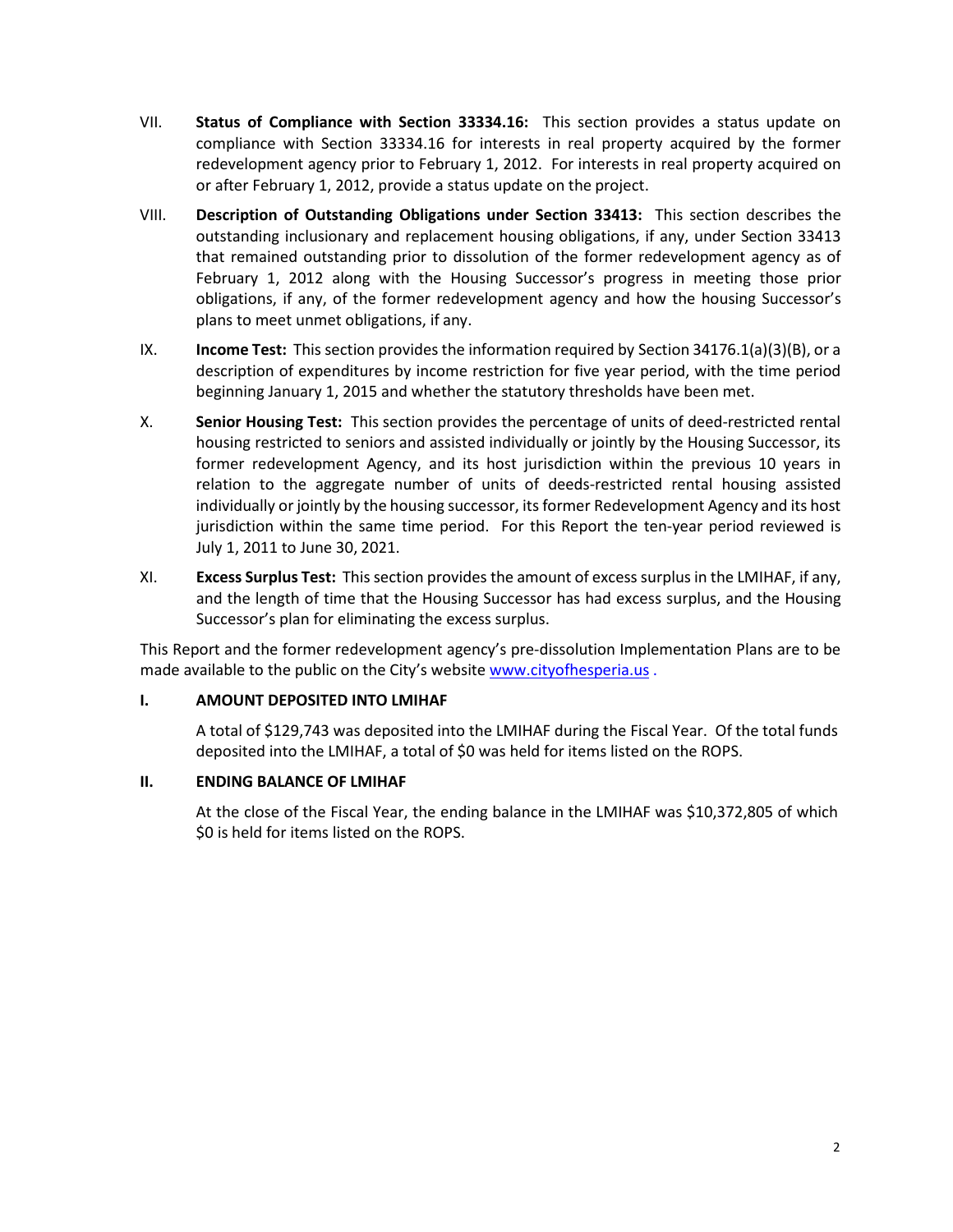### **III. DESCRIPTION OF EXPENDITURES FROM LMIHAF**

The following is a description of expenditures from the LMIHAF by category:

|                                               |    | <b>Fiscal Year</b> |
|-----------------------------------------------|----|--------------------|
| Monitoring & Administration Expenditures      | S  | 1,906,981          |
| Homeless Prevention and Rapid Rehousing       |    |                    |
| Services Expenditures                         |    |                    |
| Housing Development Expenditures              |    |                    |
| Expenditures on LowIncome Units               |    | 0                  |
| Expenditures on Very-Low Income Units         |    | 0                  |
| Expenditures on Extremely-Low Income Units    |    | 0                  |
| <b>Total Housing Development Expenditures</b> |    | $\Omega$           |
| ADDITIONAL EXPENSE:                           |    |                    |
| Loss on land held for resale                  |    | 0                  |
| Total LMIHAF Expenditures in Fiscal Year      | \$ | 1.906.981          |

#### **IV. STATUTORY VALUE OF ASSETS OWNED BY HOUSING SUCCESSOR INLMIHAF**

Under the Dissolution Law and for purposes of this Report, the "statutory value of real property" means the value of properties formerly held by the former redevelopment agency as listed on the housing asset transfer schedule approved by the Department of Finance as listed in such schedule under Section 34176(a)(2), the value of the properties transferred to the Housing Successor pursuant to Section 34181(f), and the purchase price of property(ies) purchased by the Housing Successor. Further, the value of loans and grants receivable is included in these reported assets held in the LMIHAF.

The following provides the statutory value of assets owned by the housing Successor.

|                                                             | As of End of<br><b>Fiscal Year</b> |              |
|-------------------------------------------------------------|------------------------------------|--------------|
| Statutory Value of Real Property Owned by Housing Authority | \$.                                | ٠            |
| Value of Loans and Grants Receivable                        | 22.863.572                         |              |
| <b>Total Value of Housing Successor Assets</b>              |                                    | \$22,863,572 |

#### **V. DESCRIPTION OF TRANSFERS**

The Housing Successor did not make any LMIHAF transfers to other Housing Successor(s) under Section 34176.1(c)(2) during the Fiscal Year.

### **VI. PROJECT DESCRIPTIONS**

The Housing Successor does not receive or hold property tax revenue pursuant to the ROPS.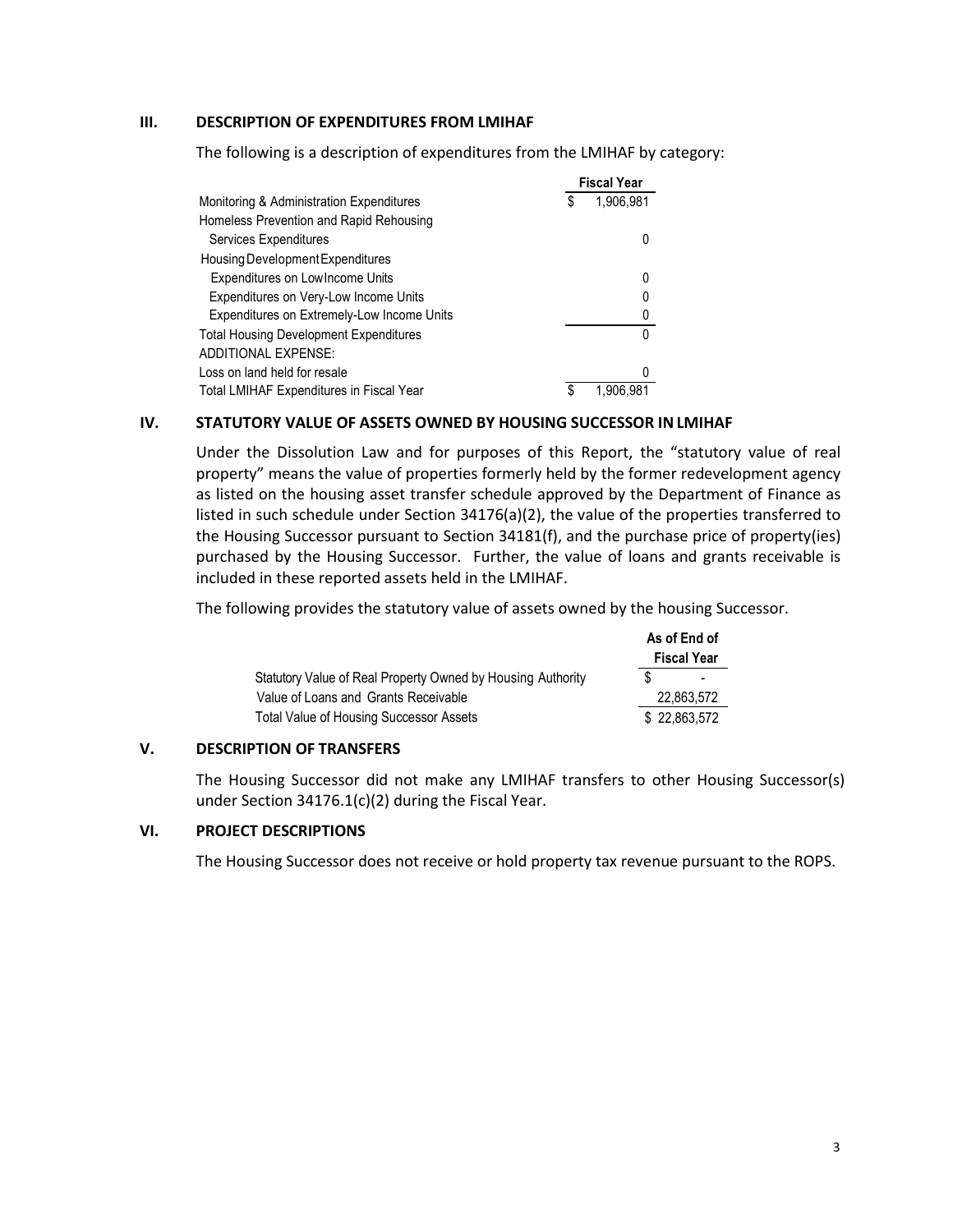### **VII. STATUS OF COMPLIANCE WITH SECTION 33334.16**

Section 34176.1 provides that Section 33334.16 does not apply to interests in real property acquired by the Housing Successor on or after February 1, 2012; however, this Report presents a status update on the project related to such real property.

With respect to interests in real property acquired by the former redevelopment agency prior to February 1, 2012, the time periods described in Section 33334.16 shall be deemed to have commenced on the date that the Department of Finance approved the property as a housing asset in the LMIHAF; thus, as to real property acquired by the former redevelopment agency now held by the Housing Successor in the LMIHAF, the Housing Successor must initiate activities consistent with the development of the real property for the purpose for which it was acquired within five years of the date the DOF approved such property as a housing asset. In furtherance thereof, the Housing Successor does not have any real property.

#### **VIII. DESCRIPTION OF OUTSTANDING OBLIGATIONS PURSUANT TO SECTION 33413**

**Replacement Housing:** According to the 2010-2014 Implementation Plan for the former redevelopment agency, no Section 33413(a) replacement housing obligations were transferred to the Housing Successor. The former redevelopment agency's implementation Plans are posted on the City's website a[t www.cityofhesperia.us](http://www.cityofhesperia.us/).

**Inclusionary/Production Housing:** According to the 2010-2014 Implementation Plan for the former redevelopment agency, no Section 33413(b) inclusionary/production housing obligations were transferred to the Housing Successor. The former redevelopment agency's Implementation Plans are posted on the City's website at [www.cityofhesperia.us](http://www.cityofhesperia.us/) .

# **IX. EXTREMELY-LOW INCOME TEST**

Section 34176.1(a)(3)(B) requires that the Housing Successor must require at least 30% of the LMIHAF to be expended for development of rental housing affordable to and occupied by household earning 30% or less of the AMI. If the housing Successor fails to comply with the Extremely-Low Income requirement in any five-year report, then the Housing Successor must ensure that at least 50% of the funds remaining in the LMIHAF be expended in each fiscal year following the latest year following the report on households earning 30% or less of the AMI until the Housing Successor demonstrates compliance with the Extremely-Low Income requirement.

For informational purposes, the following provides the Housing Successor's Extremely-Low Income Housing Test as of FY 2016-21.

| <b>Extremely-Low Income Test</b>                | FY 2016-21  |
|-------------------------------------------------|-------------|
| LMIHAF Spent on Extremely-Low Income Households | \$C         |
| Total LMIHAF Spent (Five Year Total)            | \$3.831.975 |
| Extremely-Low Income Test                       | 0%          |